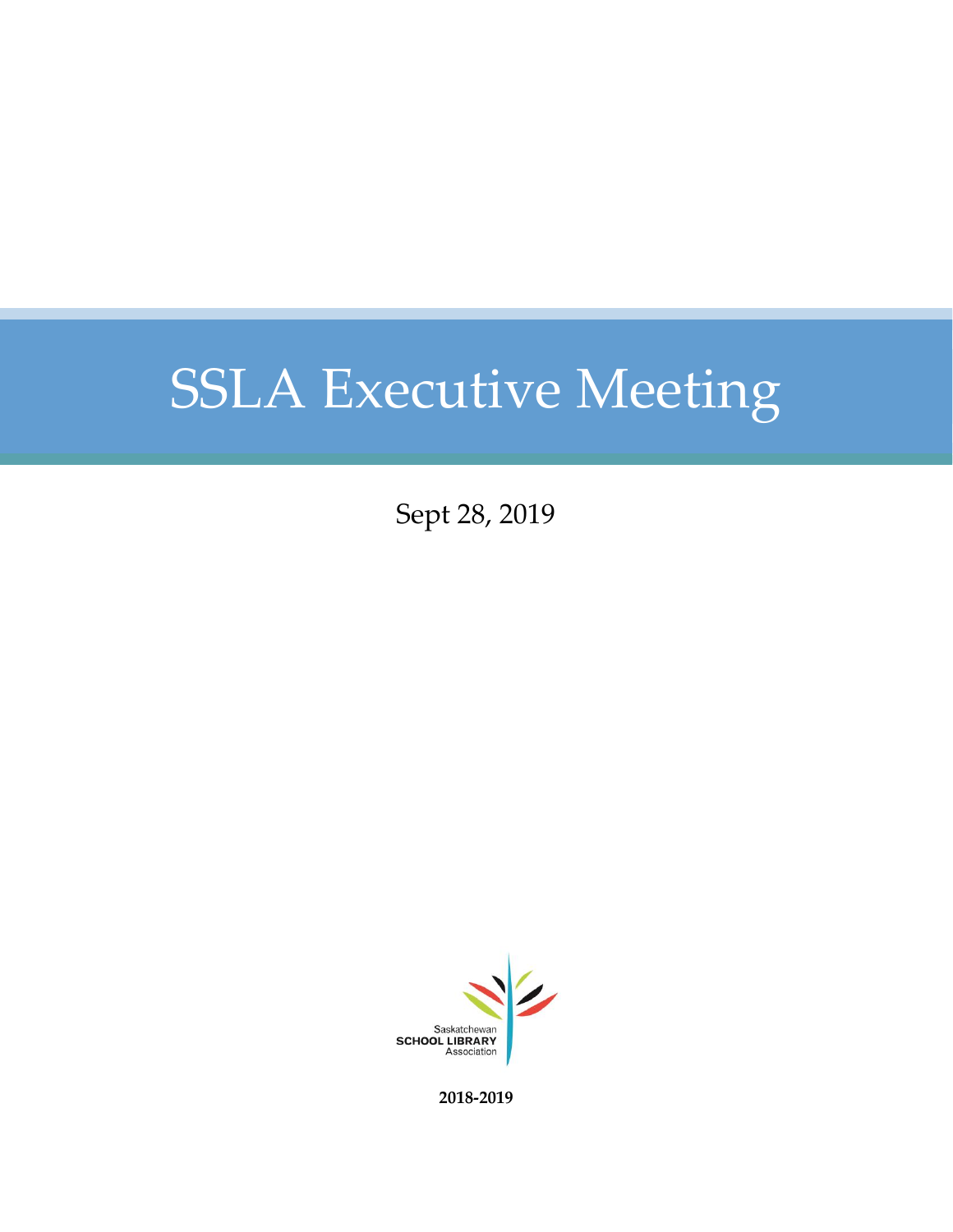

Sept 28, 2019

#### **Date**

Sept 28, 2019 Location: Dr. Martin LeBoldus High School 2330 – 25th Ave, Regina, SK

10:00 a.m – 3:00 p.m.

#### **Call to Order**

The meeting of the Saskatchewan School Library Association was called to order at 10:18 on September 28 by Gaetan Hammond

#### **Present: Gaetan, Sophie, Katie, Kari-Anne, Hannah, Regan, Sherry Regrets: Amy, Carla, Carol**

#### **1. Approval of Agenda**

1.1. **The agenda was** *unanimously approved* **as distributed.**

Motioned by Hannah, seconded by Regan, approved.

1.2. **Additions to the agenda:**

#### **2. Approval of Minutes**

**2.1 The minutes of the previous meeting were** *unanimously approved* **as distributed.** Motioned by Katie, seconded by Kari Anne, approved.

#### **3. Reports**

#### **3.1. President**

Gaetan updated the website and added learning events page. Registration opened early in September. We have two registrations so far. We no longer use PayPal and have switched to Square. Gaetan tested the new payment system and it worked well. Gaetan made some constitution changes and the STF asked for some too. Those are updated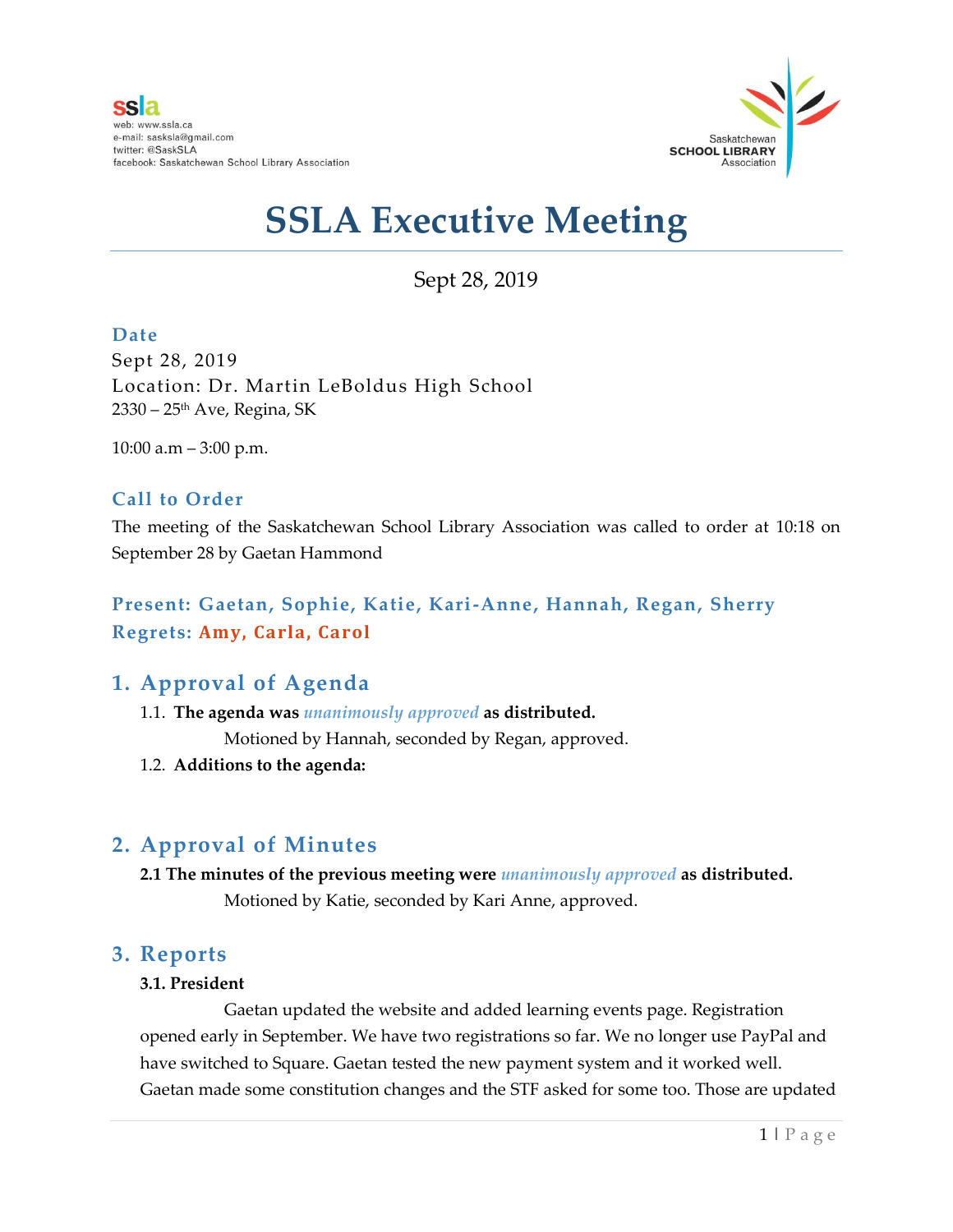

behind the veil. He met with the SLA on Sept 18 and in summer – they would like to have a TL strand of presentations at their conference in May. He said we would provide session presenters and promote the event. Gaetan feels it would be important for us to connect to other library organizations in the province and country. Attended STF PGN day and sat on the spotlight panel. Action items: Gaetan has been working on the school library directory, he would like to make an archive page behind the veil,

### **4. Open Issues**

#### **4.1. SaskReads update**

Provincial initiative for reading/writing/literacy. Sask Reads would like to do a full day conference and reached out to Pearson to gain some funding. We thought that SSLA would do some of the planning and organizing (as we have done conferences before) but they are unable to accept funding from Pearson now (?). Linda Rief will be their keynote. If we can do some promotion for them then we could have an association with their conference. A medium article on Linda Rief's books and information could be sent out in our newsletter. Conference will be April 23.

#### **4.2. Update on SLA 2020 Conference**

May 7 and 8 in Regina at the Doubletree. We have been asked to present a couple of sessions at their conference.

**4.3. Review of 2019-2020 budget (Approved at June meeting).**

#### **5. New Business**

- **5.1. Correspondence**
- **5.1.1.Feedback on FNMI Resource List**
- **5.1.2.Membership of PLLO**
- **5.1.3.Invitation to Collaborate from LENS**
- **5.1.4.Cross Country TL Twitter List**
- **5.2. Introduction of New Executive**
- **5.3. Review of Executive Roles**
- **5.4. Break out meetings:**
- **5.4.1.Sophie meet with Kari-Anne to discuss Secretary/Membership role and transition**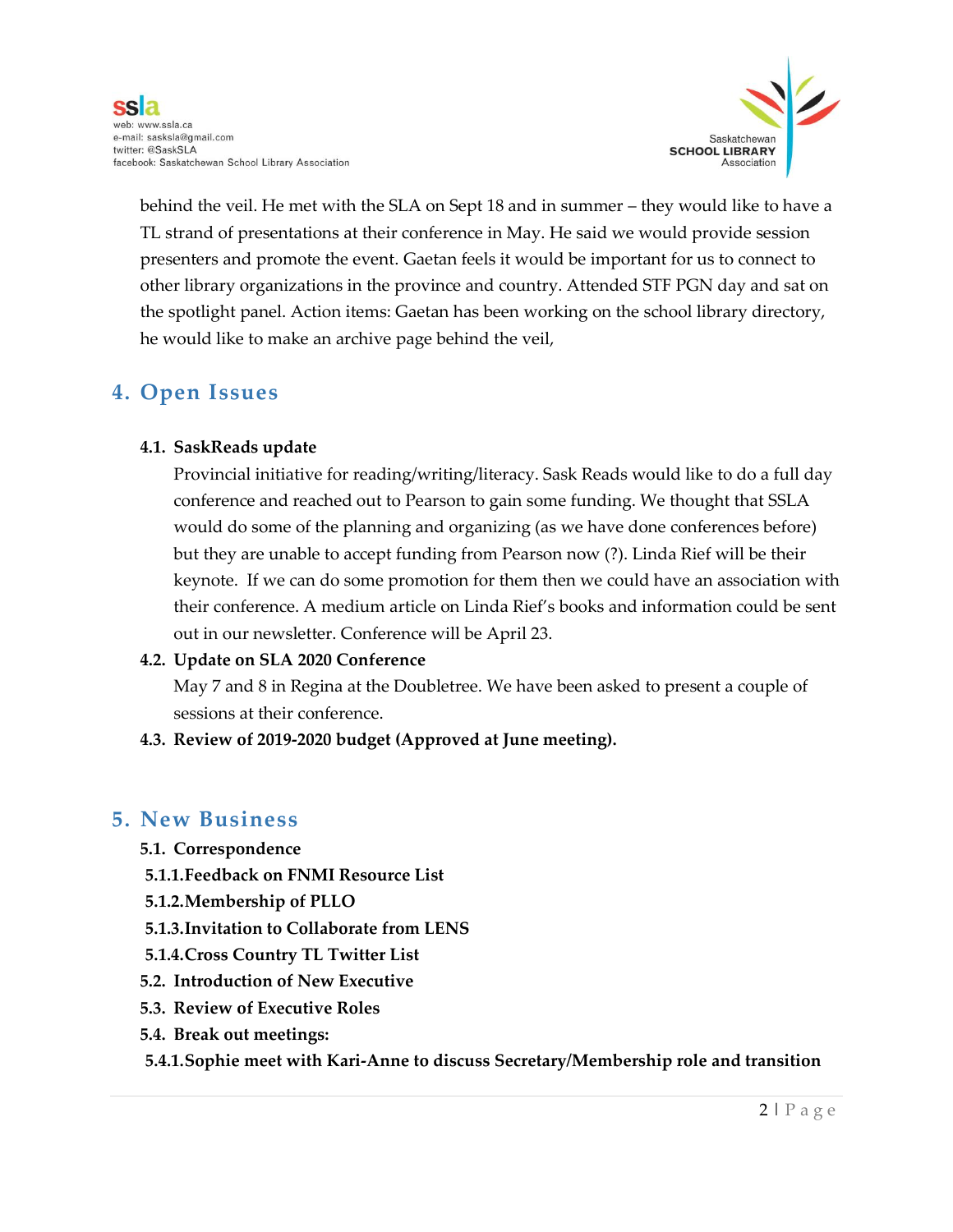

- **5.4.2.Carla meet with Hannah for discussion on Special Projects planning**
- **5.4.3.Regan meet with Sherry to discuss Learning Events and Conference plans**
- **5.4.4.Gaetan meet with Amy and Katie to discuss social media access, Medium articles, and event promotions.**
- **5.5. Acknowledgements**
- **5.6. Photo if everyone is present**

### **Adjournment:**

Meeting was adjourned at [**time**] by [**Person**]. The next general meeting will be at \_\_\_ on \_\_\_\_\_\_\_ at \_\_\_\_\_\_\_\_.

Minutes submitted by: [Type name here]

Approved by: [**Type name here**]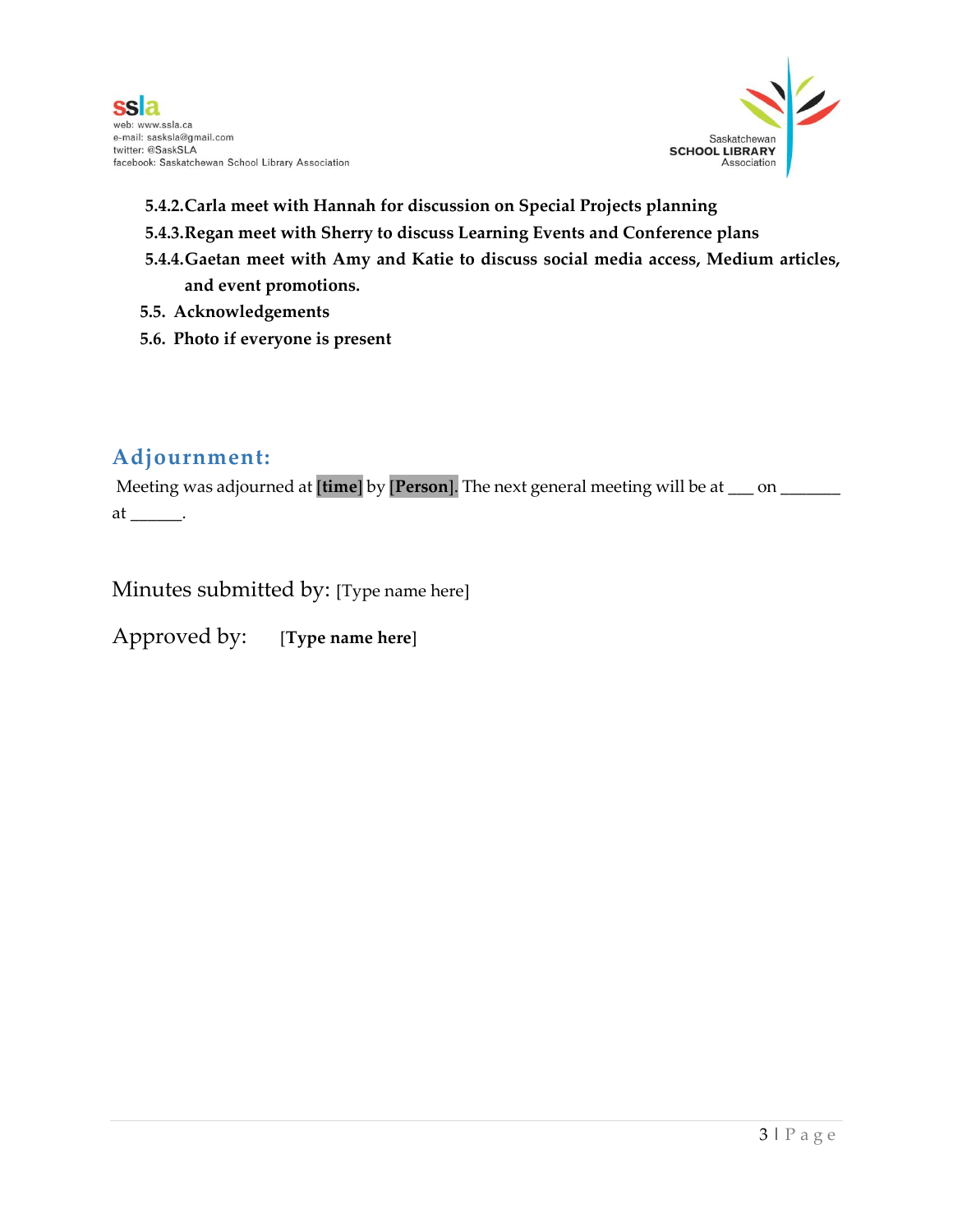

Sept 28, 2019

### **SSLA Executive Action List**

| <b>Task</b>                                                                            | <b>Who</b>    | <b>Comments</b> |
|----------------------------------------------------------------------------------------|---------------|-----------------|
| Saskatchewan School libraries directory                                                | Gaetan        |                 |
| Continue relationship with SLA and prepare for<br>conference.                          | Gaetan        |                 |
| Website archive                                                                        | Gaetan        |                 |
| Look into dates and location for 2021 conference                                       | Sherry, Regan |                 |
| Fall edition of The Medium                                                             | Katie         |                 |
| Share and SSLA updates and promote our events (to<br>colleagues, on social media etc.) | Executive     |                 |
| Submit expenses to Carol as soon as possible                                           | Executive     |                 |
| Support executive members and be cognizant of possible<br>stresses.                    | Executive     |                 |
|                                                                                        |               |                 |
|                                                                                        |               |                 |
|                                                                                        |               |                 |
|                                                                                        |               |                 |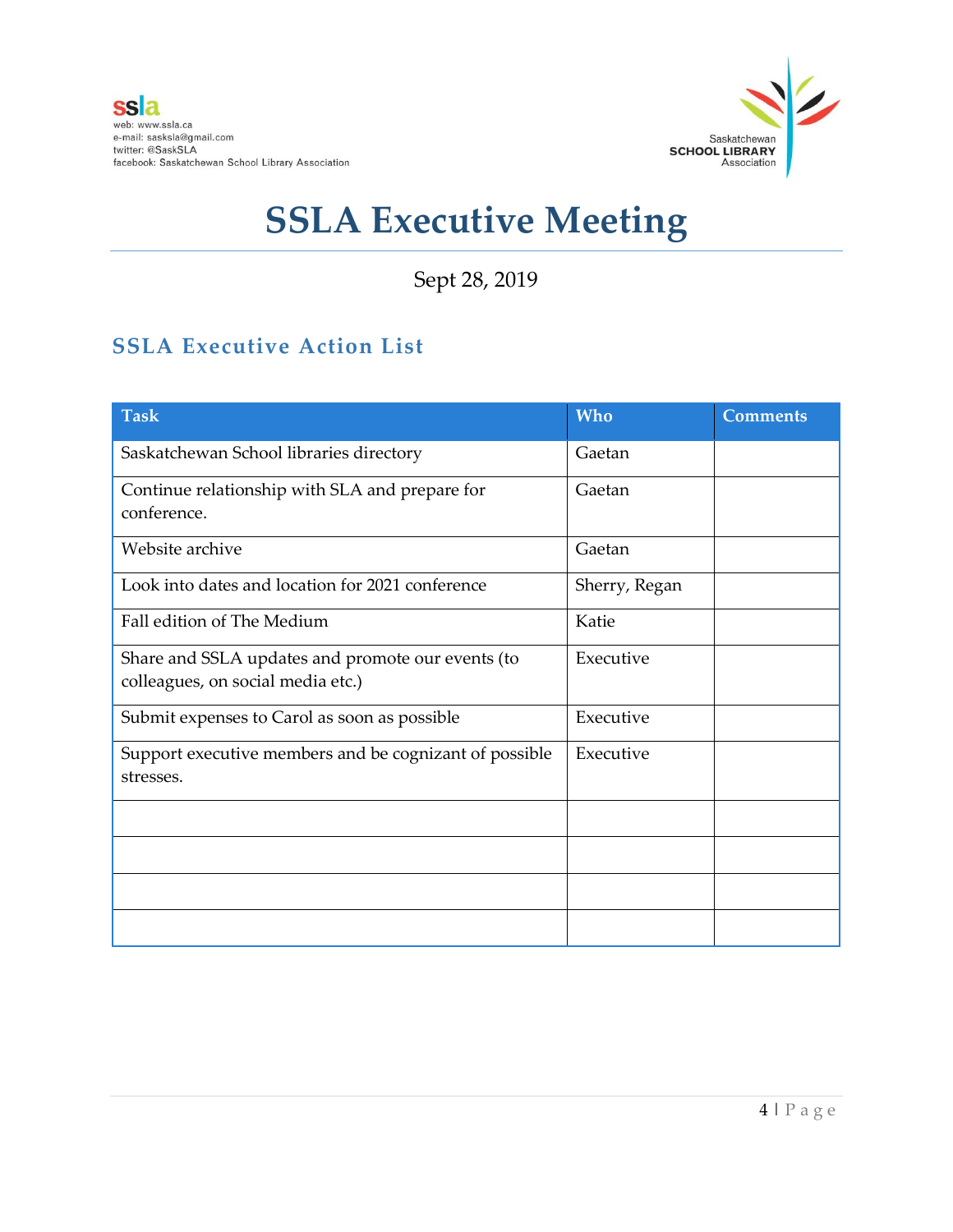

Sept 28, 2019

### **President's Report**

### Saskatchewan School Library Association

### President's Report Sept 28 2019

- I updated the website over the summer.
	- o Front slideshow made current.
	- o Updated Learning Events pages and opened registration.
	- o Changed our payment system from PayPal to Square, as per decision made at our June meeting. Tested new payment system, and everything seems to be going well.
	- o Posted updated Constitution.
- I met with the SLA Conference Committee on Sept. 18. They are very interested in having a teacher-librarian strand of sessions at their May conference. I indicated that getting Teacher Librarians to attend the conference might be difficult given the current climate of school boards being willing to let teaching staff attend out-of-district Conference that were not directly tied to system or provincial goals. However, I also expressed that the SSLA would be willing to assist by providing session presenters, and by promoting the event.
- Attended STF PGN day with Sophie. Presented at their PGN Spotlights session and discussed FNMI project.
- Updated SSLA Constitution as per STF recommendations. The Constitution must be approved by the STF, and therefore these updates were required.
- Continued monitoring and posting on social media accounts.

### **Action Items**

- Continuing work on a Sask School Libraries directory. This project was put on hold for a while, but I am hoping to get back to it more seriously this year.
- Put archived *Medium* articles on the website.
- Continue dialogue with SLA Conference committee. Possibly prepare sessions to present at their conference in May.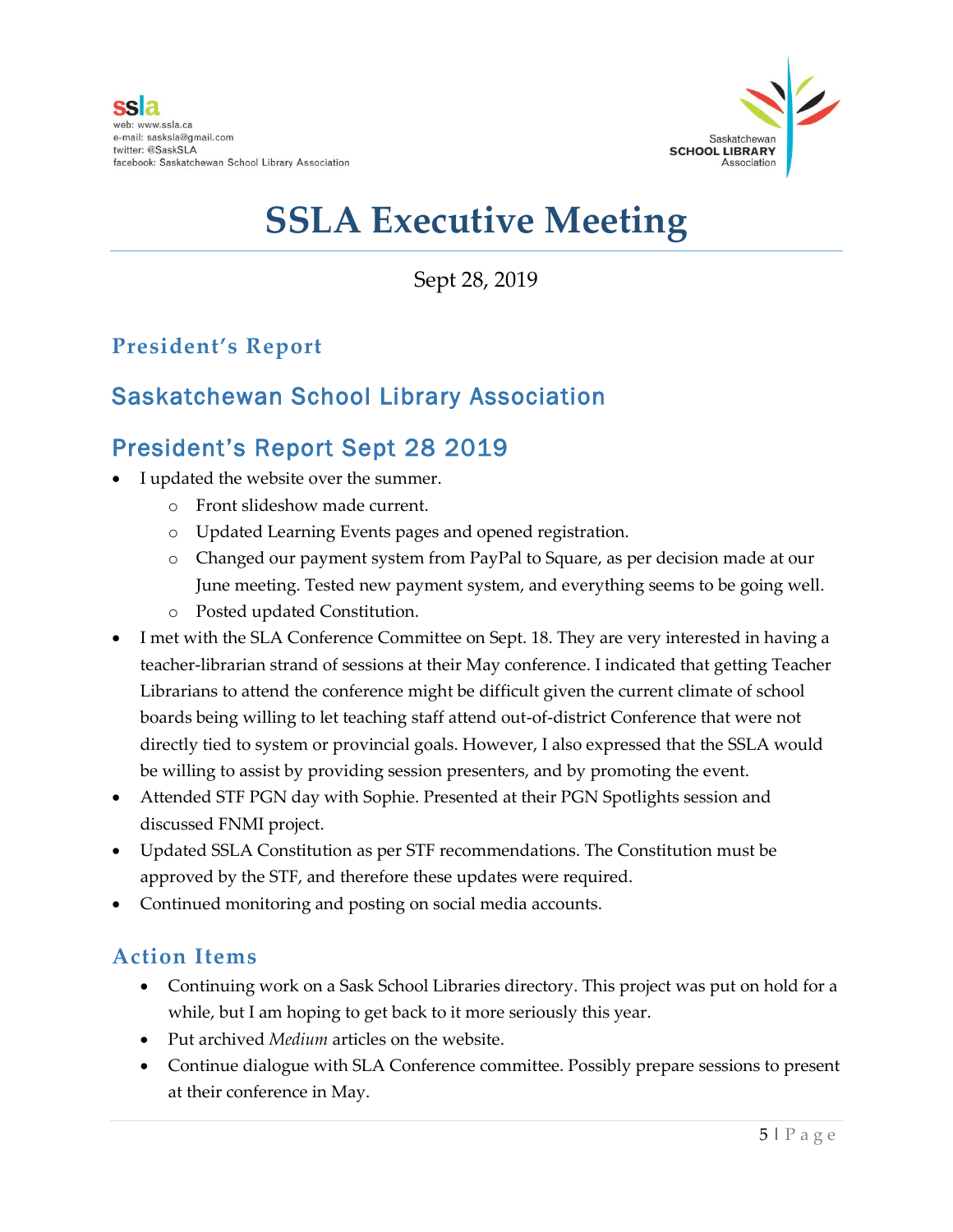

- I plan to create an archives section of the website, in the Executive pages. This would contain any files from past year that we may want to hold on to, but which are not currently relevant. This would allow us to keep only current up-to-date files in the main portion of the Executive pages. I may also ask for feedback from the Executive on removing or renaming some of the sections of the Executive pages to make it easier to locate information.
- I'm working on an article for *The Medium*. It is a book review of Doug Johnson's *The Indespensible School Librarian*, 2e.
- Continue updates on website Executive page update, mention of SLA Conference, etc.

Report submitted by: Gaetan Hammond

Approved by: Gaetan Hammond

# **SSLA Executive Meeting**

Sept 28, 2019

#### **Past President's Report**

### **SSLA Executive Meeting**

Sept 28, 2019

**Treasurer's Report**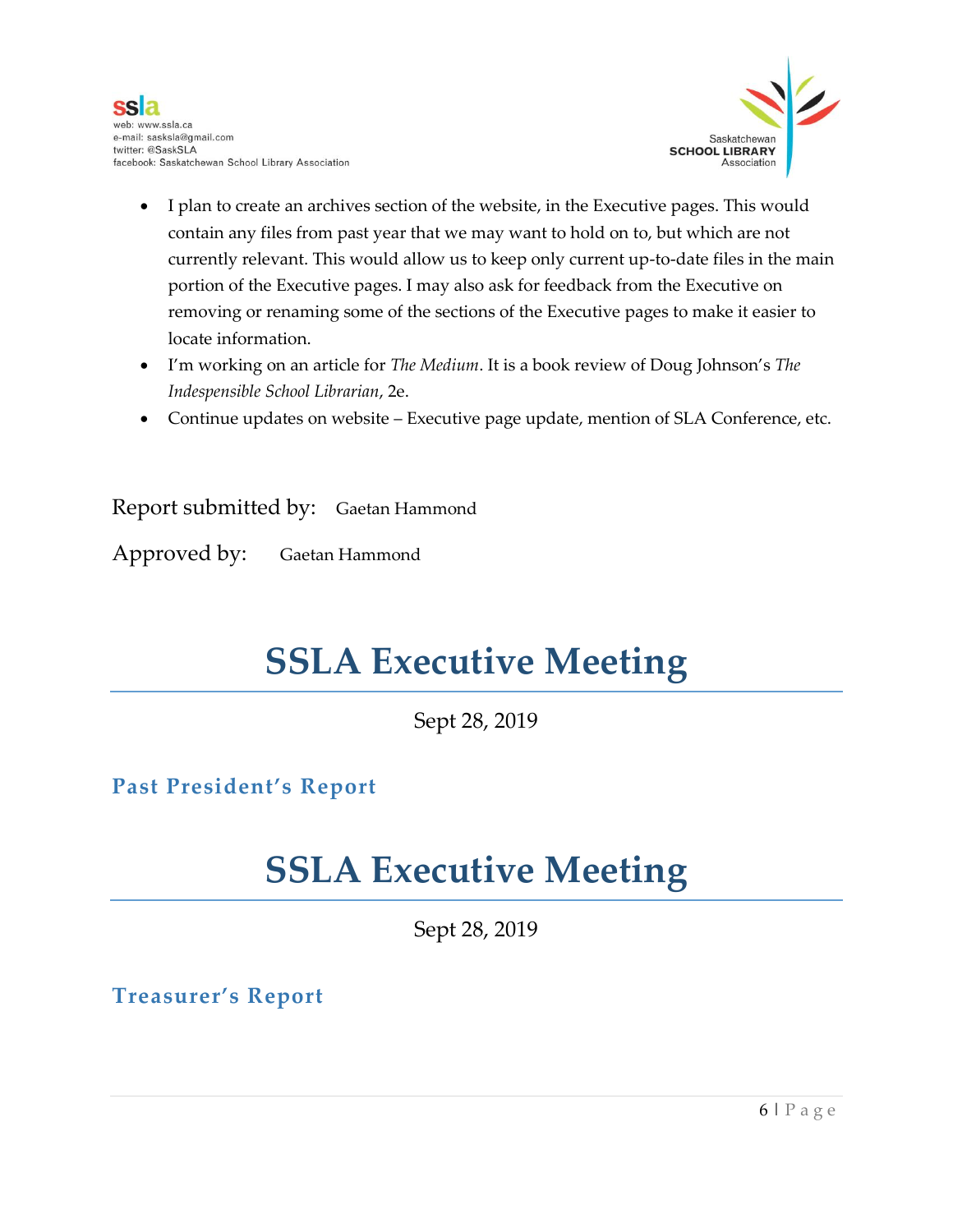

### Sept 28, 2019

### **Communications Councillor's Report**

## **SSLA Executive Meeting**

Sept 28, 2019

**PD Councillor's Report**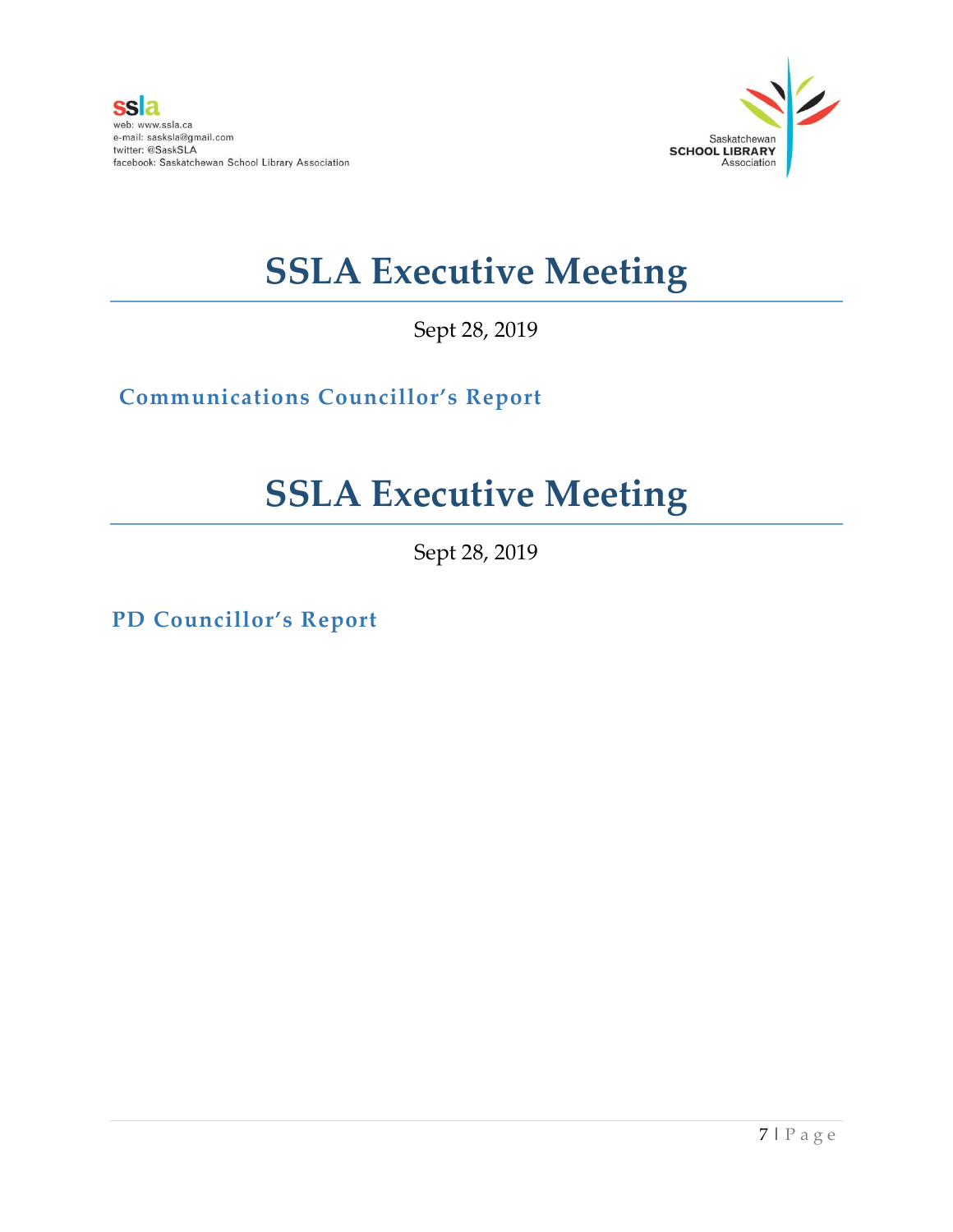

Sept 28, 2019

**Publications Councillor's Report**

# **SSLA Executive Meeting**

Sept 28, 2019

**Special Projects Councillor's Report**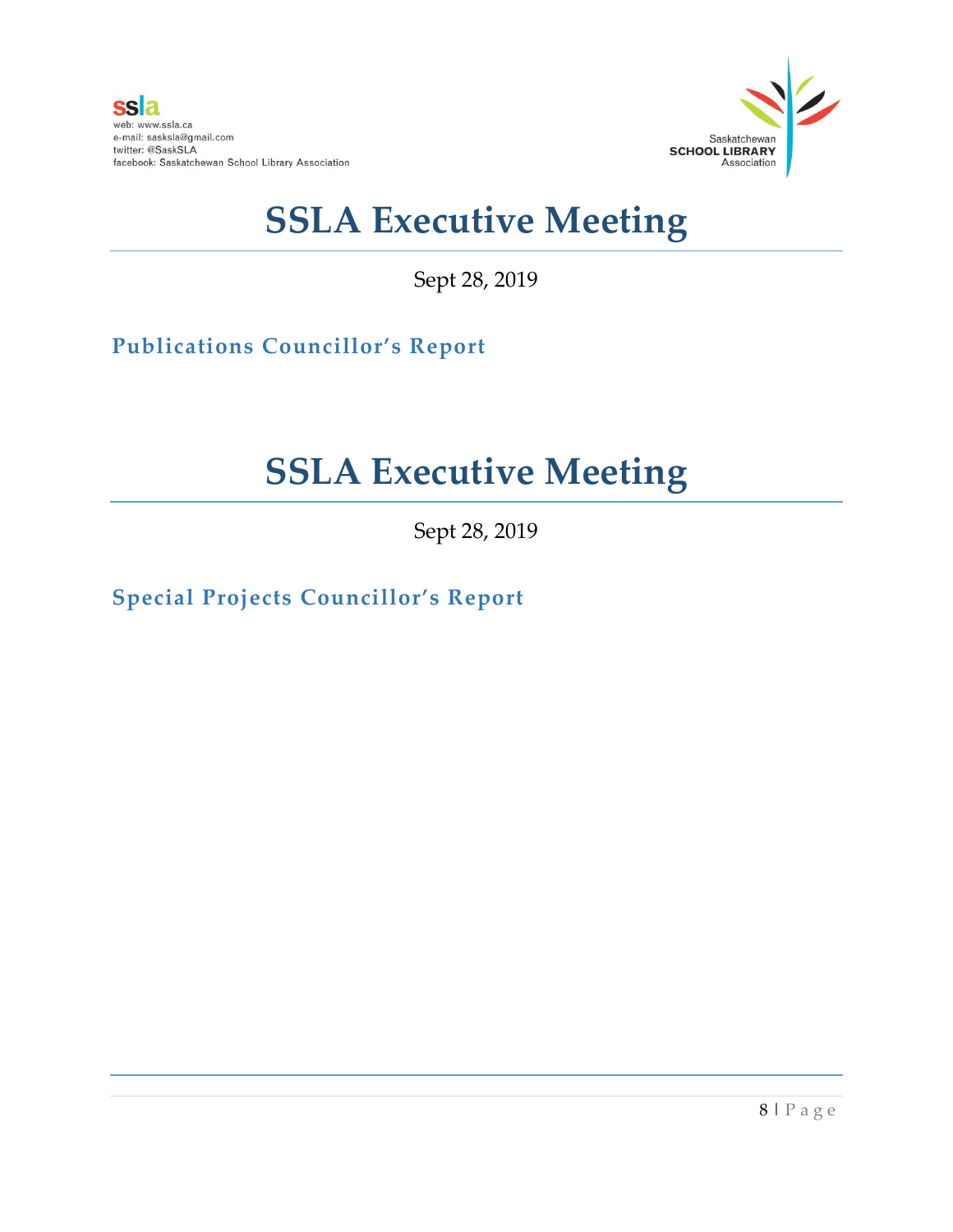

Sept 28, 2019

**Secretary/Archivist/Membership's Report**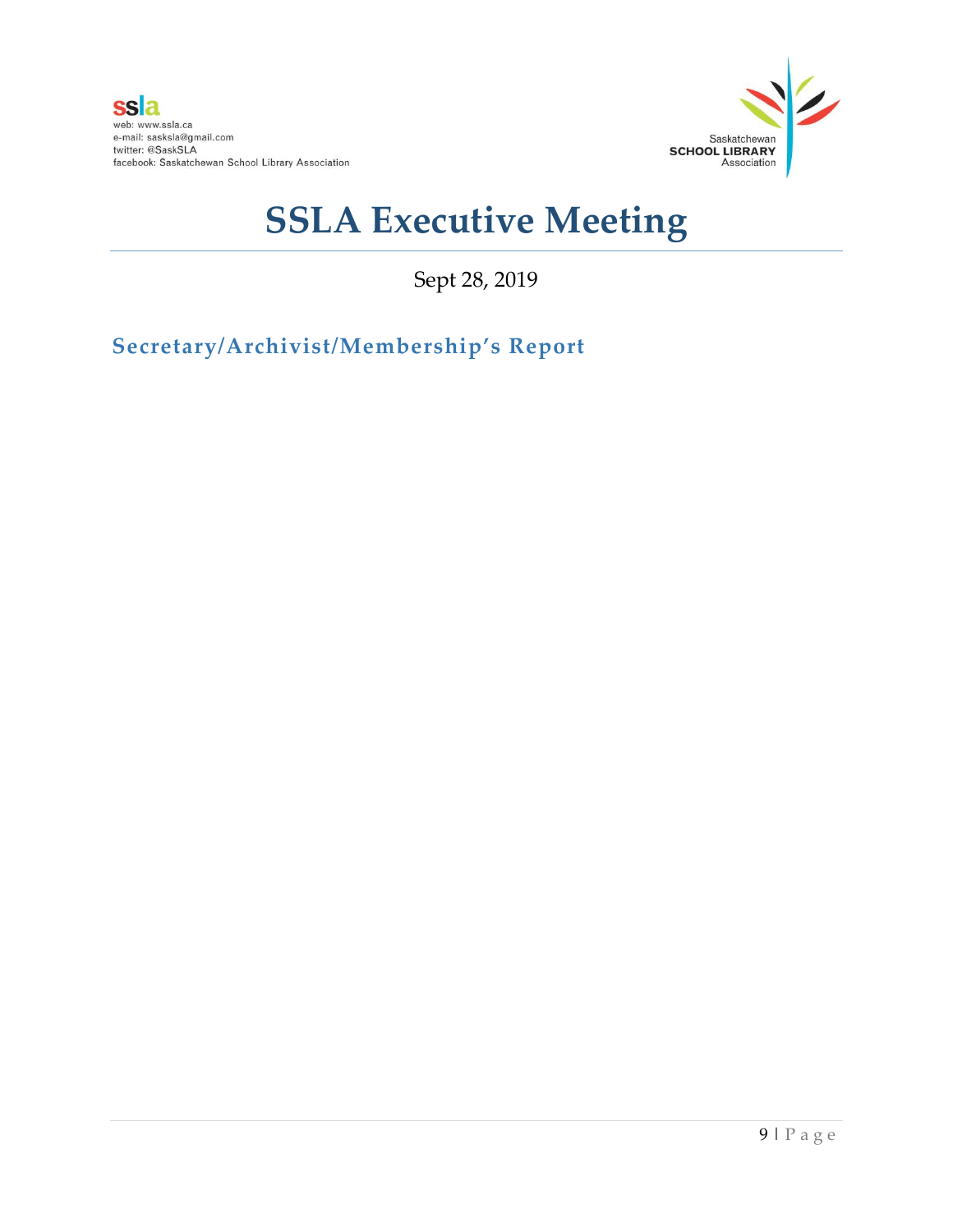

Sept 28, 2019

#### 5.1 Correspondence

Feedback on FNMI Resource List

**Kim Kovacs <kim.kovacs@gdi.gdins.org>**

Thu, 13 Jun, 09:53

to me

Hello,

I was on your website perusing the list of recommended resources for treaty education, and was dismayed to see Susan Jeffers' *Brother Eagle, Sister Sky* included on the kindergarten list here [\(https://www.ssla.ca/k---historical-context.html\)](https://www.ssla.ca/k---historical-context.html).

Indigenous reviewers have identified serious flaws (historical inaccuracy, the "vanishing Indian trope," pan-Indianism) in this book. In my opinion, it should be used critically if it's used at all (i.e. by asking students to identify and understand the problems that reviewers have noted). This is likely not possible at the kindergarten level, and therefore I'd argue that the book is an inappropriate resource to use with kindergarten students.

I've attached a review from *The Broken Flute* for your reference. I'd recommend consulting this book (edited by Doris Seale and Beverly Slapin, published by AltaMira/Oyate in 2005), *Through Indian Eyes* (also edited by Seale and Slapin, and published by Oyate in 1998), as well as the *American Indians In Children's Literature* blog [\(https://americanindiansinchildrensliterature.blogspot.com/\)](https://americanindiansinchildrensliterature.blogspot.com/) for Indigenous perspectives on many children's books from both sides of the border.

Eve Bunting's *Moonstick* and Becky McCain's *Grandmother's Dreamcatcher* from the kindergarten list [\(https://www.ssla.ca/k---treaty-relationships.html\)](https://www.ssla.ca/k---treaty-relationships.html) are also problematic - - there are reviews in *Broken Flute* identifying issues with them as well.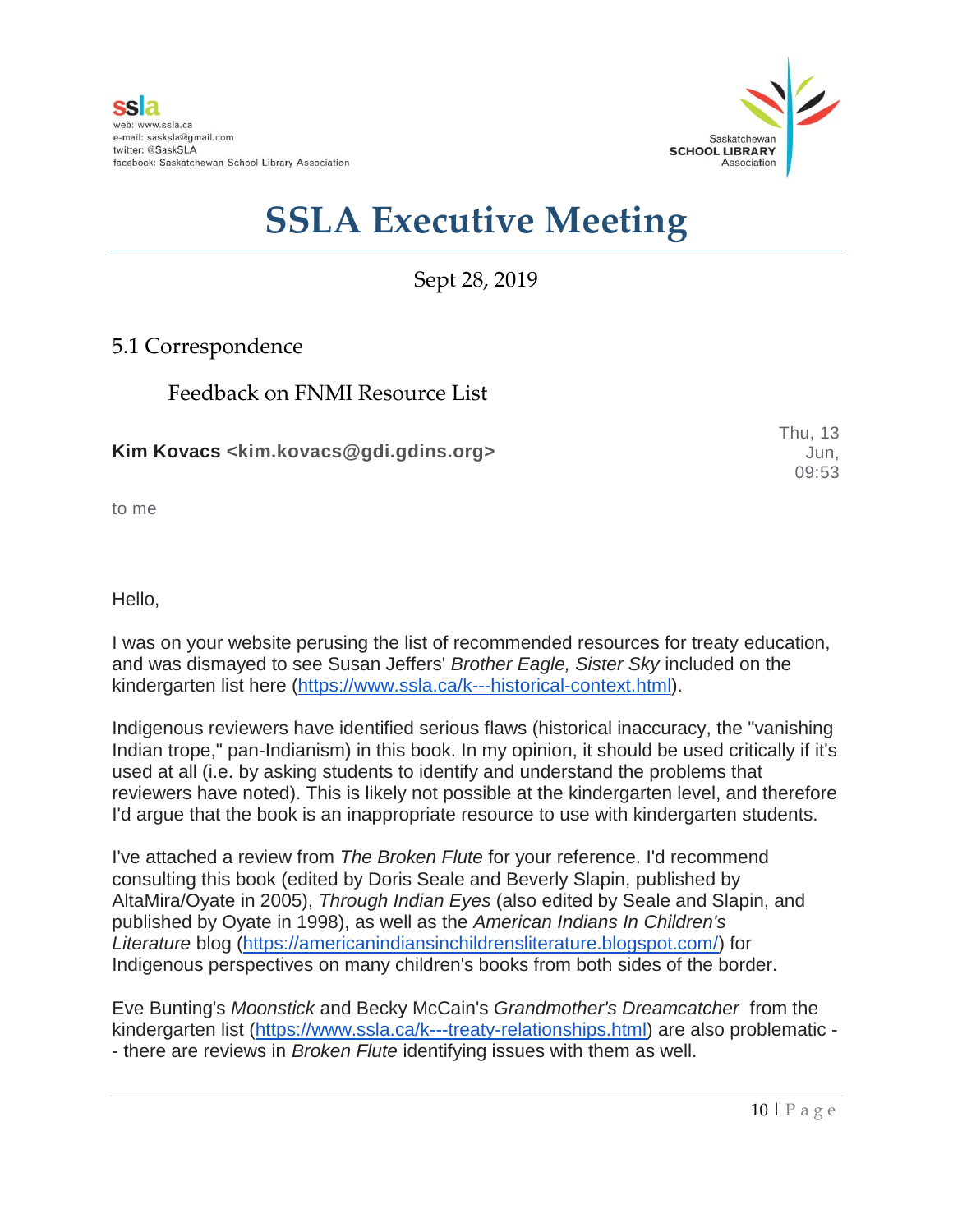

Not looking to censor here, just to make your selectors aware (if they aren't already) of Indigenous perspectives on a couple of the resources you've recommended.

Thanks,

Kim

#### Membership of PLLO

|                                                                          | Mon, 26 |
|--------------------------------------------------------------------------|---------|
| McMullen, Shaun ED <shaun.mcmullen@gov.sk.ca></shaun.mcmullen@gov.sk.ca> | Aug,    |
|                                                                          | 11:07   |

to me

Hello!

I am dropping you a line in my capacity as a Public Library Coordinator with the Provincial Library and Literacy Office in Regina. My records indicate that at one point PLLO was (or continues to be) a member of the Saskatchewan School Library Association. Is this still the case?

Cheers!

Shaun McMullen, CD MLIS

Government of Saskatchewan

Public Library Coordinator Provincial Library & Literacy Office, Ministry of Education

409A Park Street Regina SK Canada S4N 5B2

Bus: (306)787-9144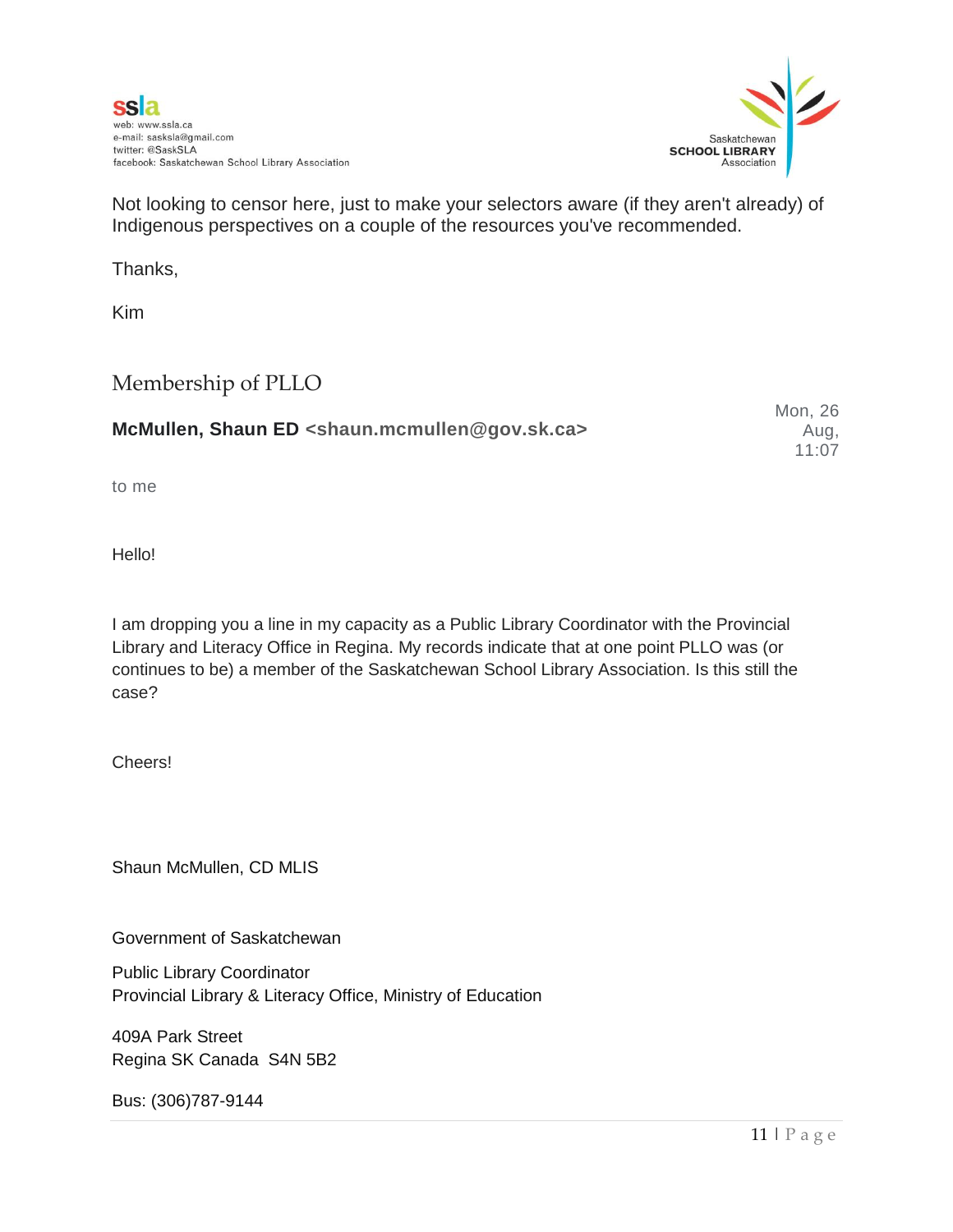

### Invitation to Collaborate from LENS

#### **Membership Director <saskliteracymember@gmail.com>**

Sat, 21 Sep, 11:15 (1 day ago)

to me

Hello!

We received this email about planning a joint conference a couple of years ago, and I'm not sure if our president at the time followed up. We are interested in planning a conference together if that still works for you. We have a lot of experience planning conferences and over 500 members, and with our shared focus on literacy, I believe this would be a good partnership.

Please let me know if you are interested in going forward with this.

Gisele Carlson Literacy Educators' Network of Saskatchewan

(Saskatchewan Reading Council)

#### Cross Canada TL Twitter Follow List

|                                                          | Thu. 18 |
|----------------------------------------------------------|---------|
| Christopher Hunt <cimhunt@gmail.com></cimhunt@gmail.com> | Jul.    |
|                                                          | 14:41   |

to me

Hello fellow Teacher-Librarian,